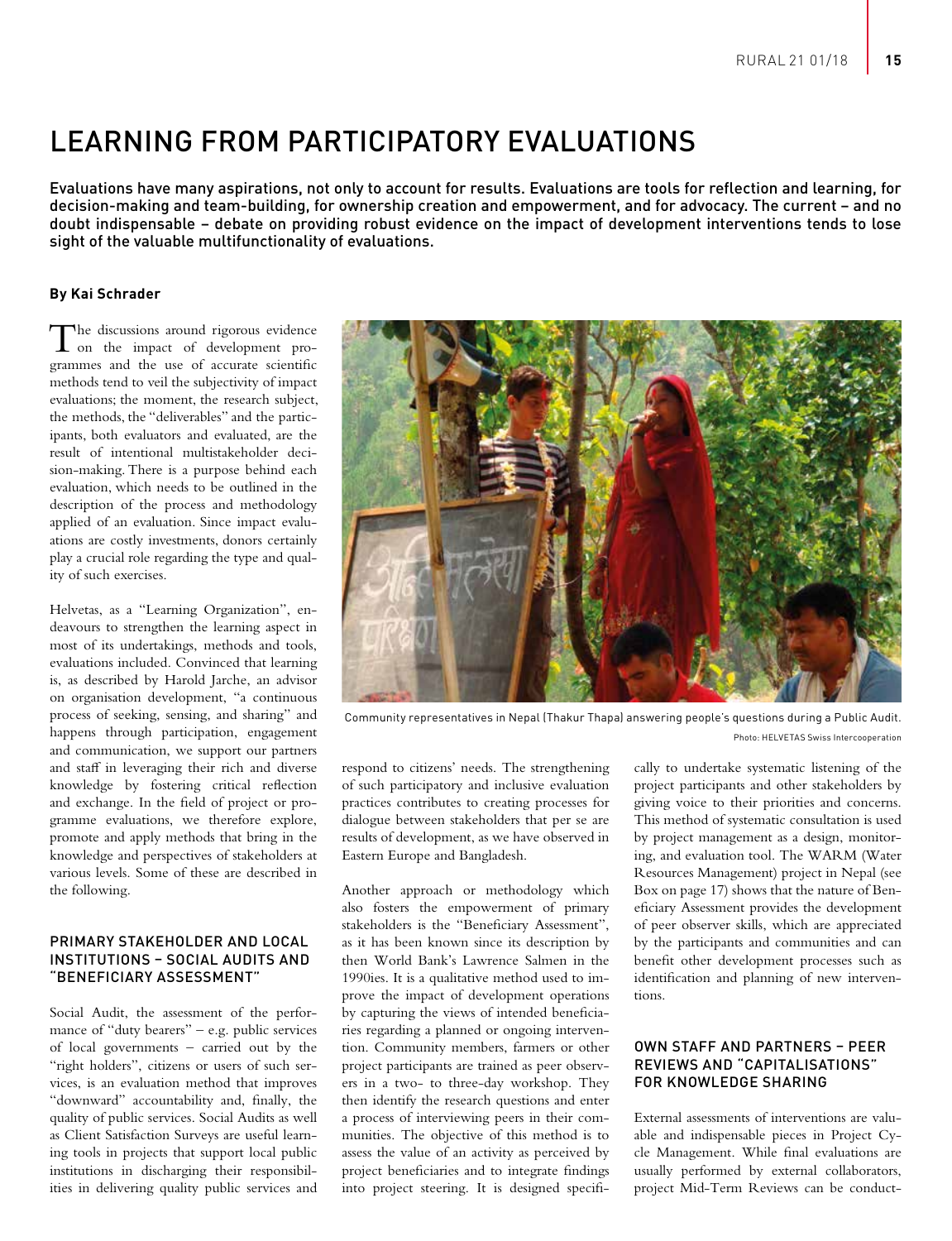Stakeholders evaluating a Farm Water Management project in Kyrgyzstan.

Photo: Stefan Stolle -

**16 Focus 16 Focus** 

**HELL** 

 $m$  and  $k$ 

**SHIP** 

--

2m Đ

**STAND** 

18

WHIT

Ŀ

圖

DE

 $A^{\overline{12}}$ 

**LELL TOP** 

Ψ

园

**ZEEL** 

EE

厚 围  $\approx$ 

find